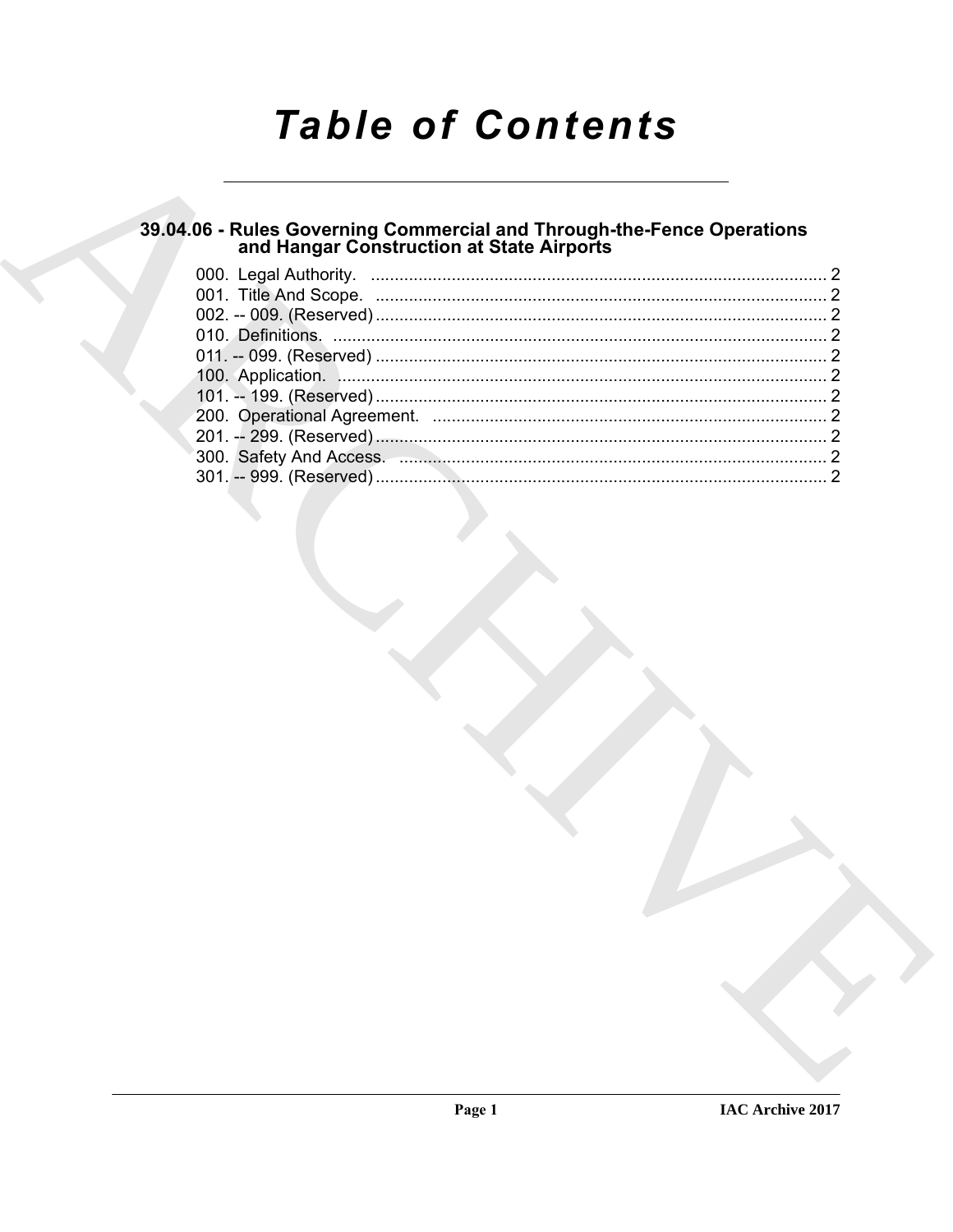#### **IDAPA 39 TITLE 04 CHAPTER 06**

### <span id="page-1-0"></span>**39.04.06 - RULES GOVERNING COMMERCIAL AND THROUGH-THE-FENCE OPERATIONS AND HANGAR CONSTRUCTION AT STATE AIRPORTS**

### <span id="page-1-1"></span>**000. LEGAL AUTHORITY.**

Under the authority of Section 21-142(9), Idaho Code, the Idaho Transportation Board has promulgated this rule.

### <span id="page-1-2"></span>**001. TITLE AND SCOPE.**

This rule concerns commercial and through-the-fence operations at state-owned and/or operated airports. This rule outlines guidelines for establishment of commercial or through-the-fence operations at state airports with each case<br>subject to approval by the Board and any conditions the Board may impose. (11-28-90) subject to approval by the Board and any conditions the Board may impose.

<span id="page-1-3"></span>**002. -- 009. (RESERVED)**

#### <span id="page-1-4"></span>**010. DEFINITIONS.**

<span id="page-1-16"></span><span id="page-1-15"></span>**01. Board**. The Idaho Transportation Board. (11-28-90)

**02.** Commercial Operation. Those operations which offer a facility, service, or commodity for sale, rofit. (11-28-90) hire, or profit.

<span id="page-1-21"></span>**03.** State. The state of Idaho. (11-28-90)

**04. Through-the-Fence Operation**. Those operations which require aircraft to taxi across the airport boundary. (11-28-90) property boundary.

#### <span id="page-1-5"></span>**011. -- 099. (RESERVED)**

#### <span id="page-1-14"></span><span id="page-1-12"></span><span id="page-1-6"></span>**100. APPLICATION.**

<span id="page-1-13"></span>**01. Establishment of Aviation Facility**. Any individual, company, or corporation wishing to establish any aviation facility, private or commercial, on or adjacent to any state airport shall make formal application to the Idaho Division of Aeronautics. (1-2-93)

**33.04.06 - RULES GOVERNING COMETRICAL DIFFICULAR TELEFORE OF ERATIONS<br>
ARCHIVES AND HANGAR CONSTRUCTION AT STATE ARPORTS<br>
UNIL LEGAL AUTIONITY. 1:339, Main Cole, the Idaho Transposition Board has premalgated the rate<br>
Un 02. Application Requirements**. This application shall contain, as a minimum, a sketch showing the location of proposed facilities; a description, sketch, manufacturer's brochure, etc. of the proposed facilities; and a description of the operation proposed.

## <span id="page-1-7"></span>**101. -- 199. (RESERVED)**

## <span id="page-1-17"></span><span id="page-1-8"></span>**200. OPERATIONAL AGREEMENT.**

<span id="page-1-19"></span>**01. Negotiation and Approval**. Subsequent to Board approval of the application, the Division of Aeronautics will negotiate an operational agreement with the applicant. The terms of the agreement must be approved<br>by the Board prior to ratification of the agreement by any agent of the state. by the Board prior to ratification of the agreement by any agent of the state.

<span id="page-1-18"></span>**02.** Information Required. The agreement will include, but not be limited to, lease fee, term, any hall limitations deemed appropriate, etc. operational limitations deemed appropriate, etc.

## <span id="page-1-9"></span>**201. -- 299. (RESERVED)**

#### <span id="page-1-20"></span><span id="page-1-10"></span>**SAFETY AND ACCESS.**

Aviation safety will be of paramount importance in consideration of any application. Special emphasis will be placed<br>upon developing means of controlling the number of access points for through-the-fence operations. (11-28 upon developing means of controlling the number of access points for through-the-fence operations.

#### <span id="page-1-11"></span>**301. -- 999. (RESERVED)**

**Section 000 Page 2**

 $(11-28-90)$